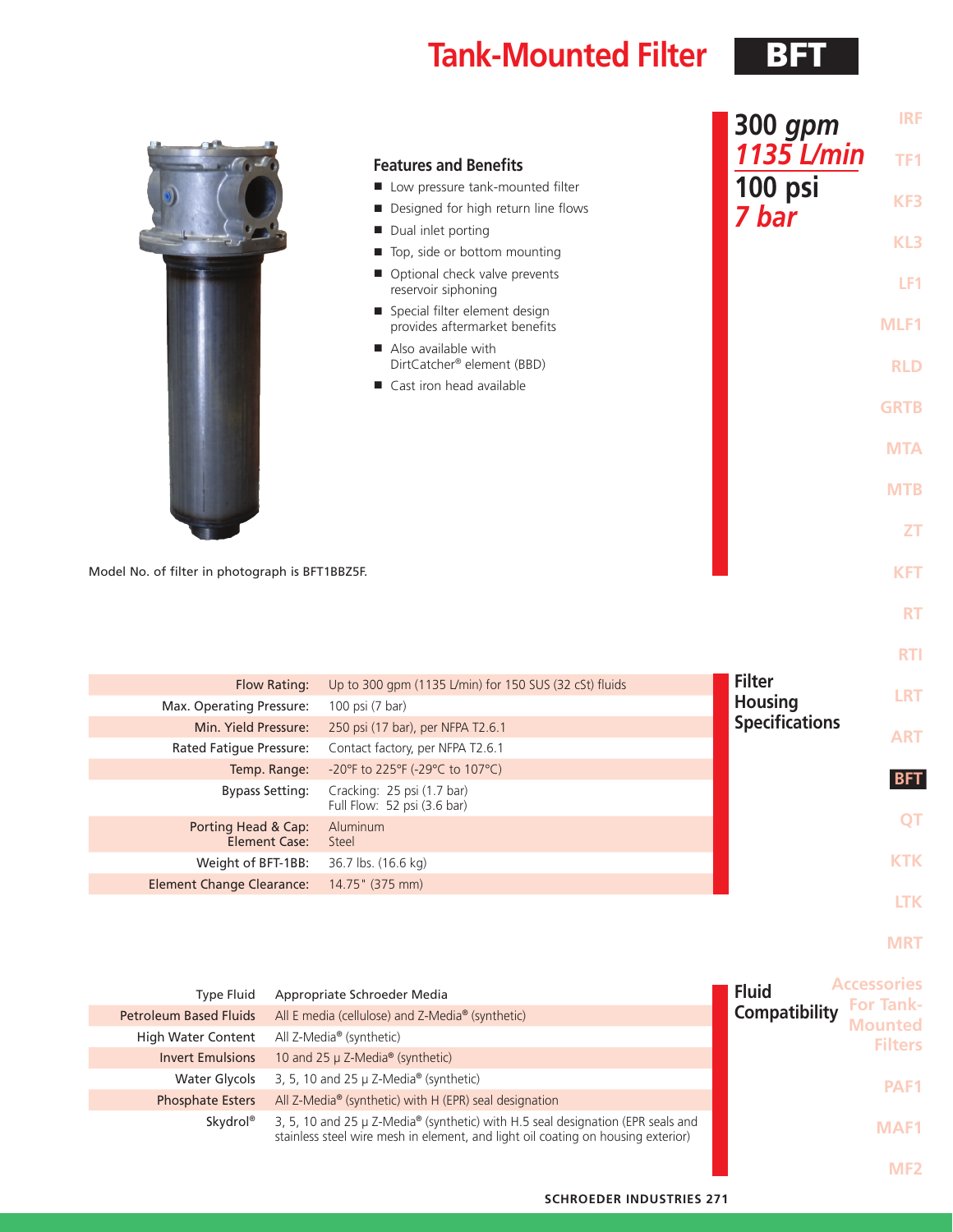## BFT **Tank-Mounted Filter**



Metric dimensions in ( ).

**Element Performance Information & Dirt Holding Capacity**

|          |               | Filtration Ratio Per ISO 4572/NFPA T3.10.8.8<br>Using automated particle counter (APC) calibrated per ISO 4402 |                      | Filtration Ratio per ISO 16889<br>Using APC calibrated per ISO 11171 |                         |
|----------|---------------|----------------------------------------------------------------------------------------------------------------|----------------------|----------------------------------------------------------------------|-------------------------|
| Element  | $B_v \geq 75$ | $B_v \ge 100$                                                                                                  | $\beta_{r} \geq 200$ | $\beta_{v}(c) \ge 200$                                               | $\beta_{v}(c) \ge 1000$ |
| BB/BLZ1  | <1.0          | <1.0                                                                                                           | <1.0                 | <4.0                                                                 | 4.2                     |
| BB/BLZ3  | <1.0          | $<1$ $\Omega$                                                                                                  | 200                  | <4.0                                                                 | 4.8                     |
| BB/BLZ5  | 2.5           | 3.0                                                                                                            | 4.0                  | 4.8                                                                  | 6.3                     |
| BB/BLZ10 | 7.4           | 82                                                                                                             | 100                  | 8.0                                                                  | 10.0                    |
| BB/BLZ25 | 18.0          | 200                                                                                                            | 225                  | 19 <sub>0</sub>                                                      | 24.0                    |

| Element                            | DHC (gm)               | Element                                                                                      | DHC (gm) | Element           | DHC (gm) |  |
|------------------------------------|------------------------|----------------------------------------------------------------------------------------------|----------|-------------------|----------|--|
| BBZ1                               | 268                    | BBDZ1                                                                                        | 205      | BLZ1              | 536      |  |
| BBZ3                               | 275                    | BBDZ3                                                                                        | 163      | BLZ3              | 550      |  |
| BBZ5                               | 301                    | BBDZ5                                                                                        | 229      | BLZ5              | 550      |  |
| <b>BBZ10</b>                       | 272                    | BBDZ10                                                                                       | 183      | BLZ <sub>10</sub> | 550      |  |
| BBZ25                              | 246                    | BBDZ25                                                                                       | 186      | BLZ25             | 550      |  |
| Element Collapse Rating:           |                        | 150 psid (10 bar)                                                                            |          |                   |          |  |
|                                    | <b>Flow Direction:</b> | Outside In                                                                                   |          |                   |          |  |
| <b>Element Nominal Dimensions:</b> |                        | BB: 5.0" (125 mm) O.D. x 18.0" (460 mm) long<br>BL: 5.0" (125 mm) O.D. x 36.0" (920 mm) long |          |                   |          |  |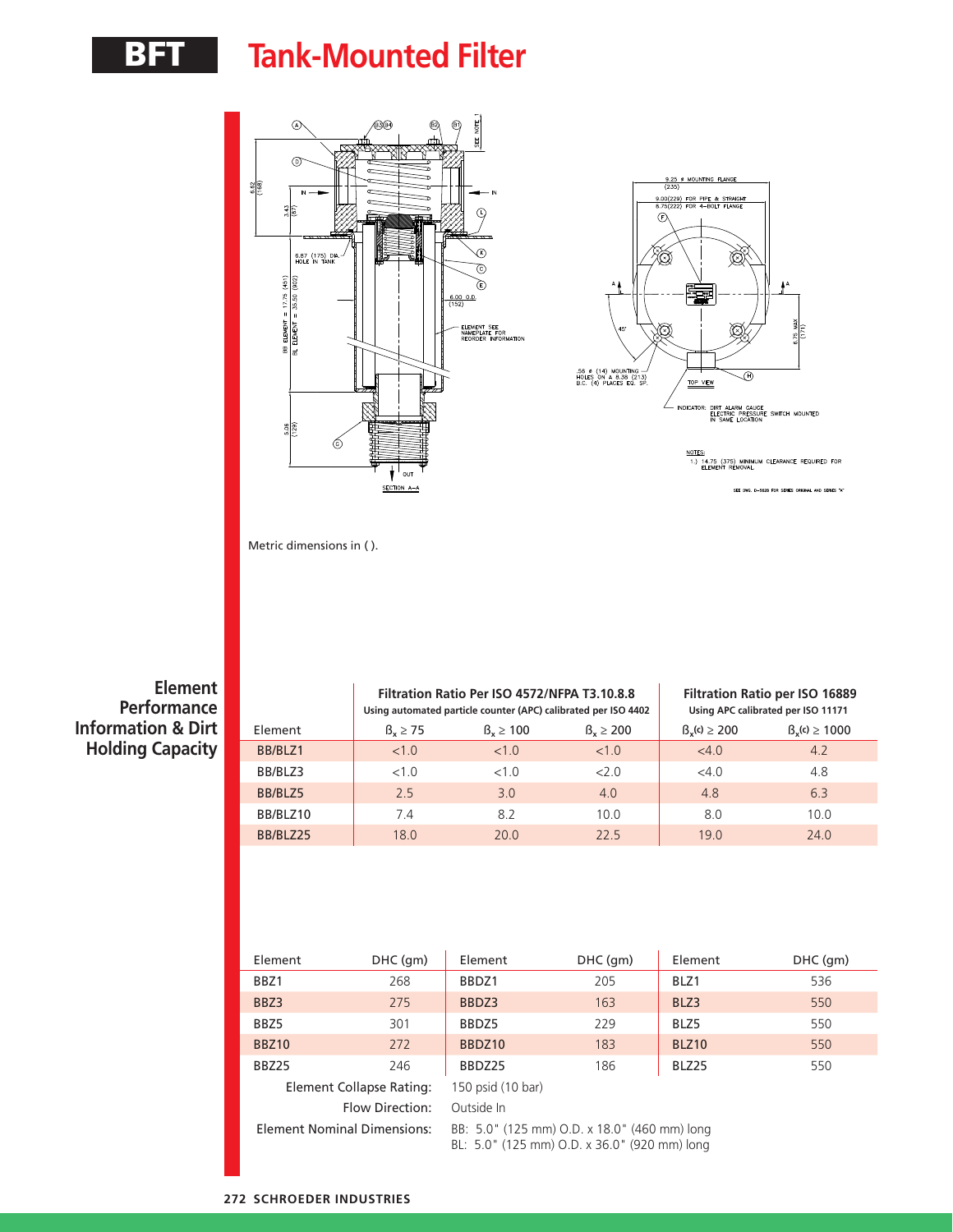### **Tank-Mounted Filter BFT**

### ∆**Phousing**

BFT ∆**P**<sub>housing</sub> for fluids with sp gr (specific gravity) = 0.86:



**Pressure Drop Information Based on Flow Rate and Viscosity**



#### **Exercise:**

Determine ∆P<sub>filter</sub> at 200 gpm (758 L/min) for BFT1BBZ10PY2 using 160 SUS (34 cSt) fluid.

Use the housing pressure curve to determine ∆**Phousing** at 200 gpm. In this case, ∆**Phousing** is 1.5 psi (.10 bar) on the graph for the BFT housing.

Use the element pressure curve to determine ∆**Pelement** at 200 gpm. In this case, ∆**Pelement** is 6 psi (.41 bar) according to the graph for the BBZ10 element.

Because the viscosity in this sample is 160 SUS (34 cSt), we determine the **Viscosity Factor (**V*f***)** by dividing the **Operating Fluid Viscosity** with the **Standard Viscosity** of 150 SUS (32 cSt). To best determine your Operating Fluid Viscosity, please reference the chart in Appendix D.

Finally, the overall filter pressure differential, ∆**Pfilter** , is calculated by adding ∆**Phousing** with the true element pressure differential, (∆**Pelement**\*V*f* ). The ∆**Pelement** from the graph has to be multiplied by the viscosity factor to get the true pressure differential across the element.

#### **Solution:**

∆**Phousing** = 1.5 psi [.10 bar] | ∆**Pelement** = 6 psi [.41 bar]

V*f* = 160 SUS (34 cSt) / 150 SUS (32 cSt) = 1.1

$$
\triangle P_{filter} = 1.5 \text{ psi} + (6 \text{ psi} * 1.1) = 8.1 \text{ psi}
$$
  
OR

∆**Pfilter** = .10 bar + (.41 bar \* 1.1) = .55 bar

#### Note:

If your element is not graphed, use the following equation: ∆**Pelement** = Flow Rate x ∆**P***f.* Plug this variable into the overall pressure drop equation.

| Ele.        | ΛP   | Ele.        | ΛP   |
|-------------|------|-------------|------|
| <b>BB10</b> | 0.03 | <b>BL10</b> | 0.01 |
| <b>BB25</b> | 0.01 | <b>BL25</b> | 0.01 |
| BBDZ1       | 0.08 | BLDZ1       | 0.16 |
| BBDZ3       | 0.06 | BLDZ3       | 0.12 |
| BBDZ5       | 0.05 | BLDZ5       | 0.10 |
| BBDZ10      | 0.04 | BLDZ10      | 0.08 |
| BBDZ25      | 0.02 | BLDZ25      | 0.04 |

#### **SCHROEDER INDUSTRIES 273**